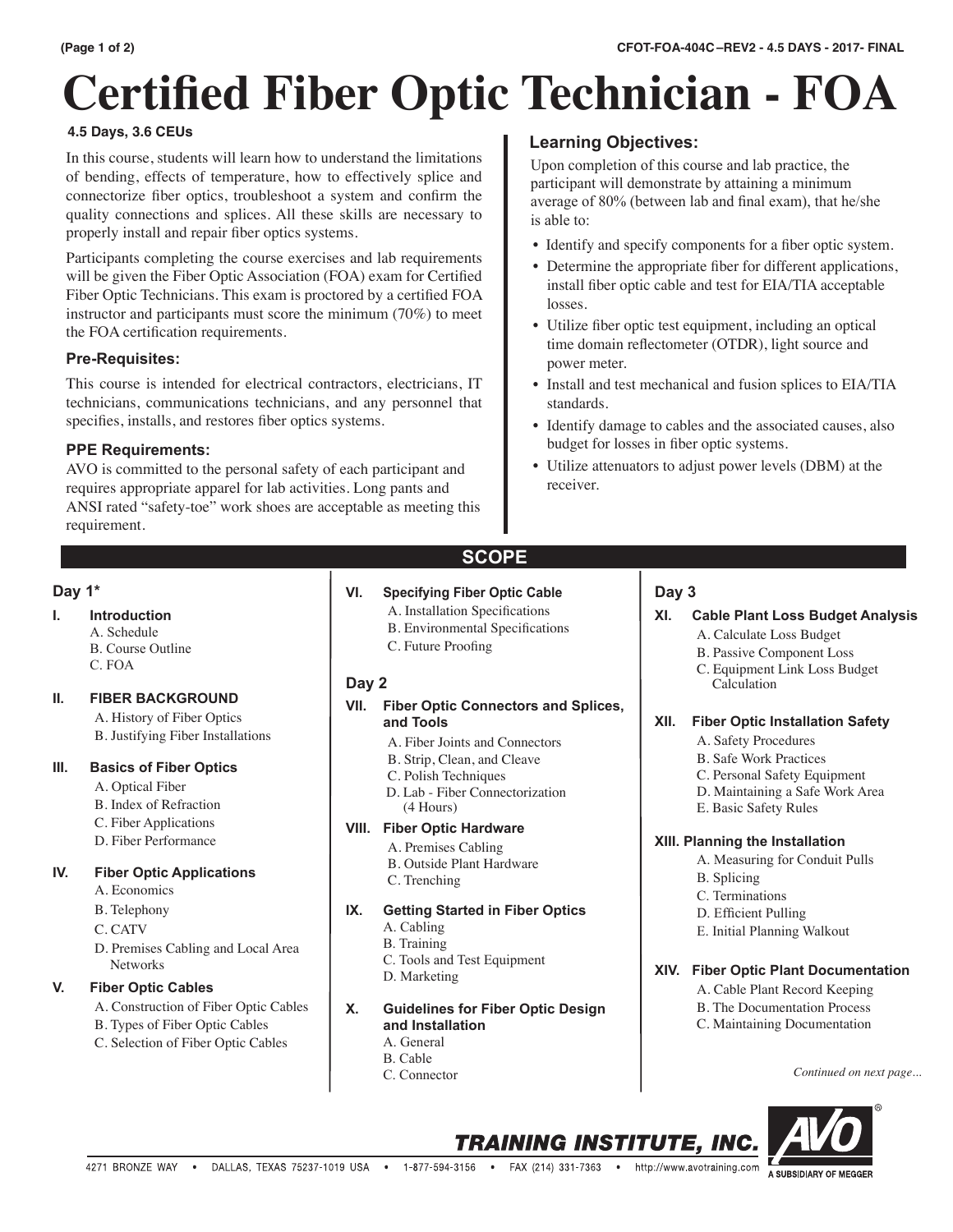# **Certified Fiber Optic Technician - FOA**

**4.5 Days, 3.6 CEUs**

# **SCOPE (Cont.)**

# **Day 3 (Cont.)**

# **XV. Estimating and Bidding Fiber Optic Installations**

- A. Estimating Skills
- B. Tools
- C. Site Visit
- D. Fiber Optic Installations

### **XVI. Fiber Optic Cable Pulling**

- A. Avoiding Disasters
- B. Despooling Cable
- C. Procedures for Pulling Cables
- D. Proper Stripping Method

### **Day 4**

### **XVII. Fiber Optic Restoration**

- A. Planning for Restoration
	- B. Identifying Problems
	- C. Restoring Service
	- D. Storing Spare Cable

#### **XVIII. Fiber Optic Testing**

- A. Overview
- B. Optical Power
- C. Fiber Testing
- D. Connector and Splice Testing
- E. Cable Plant Testing
- F. Peripheral Equipment Testing G. Lab - Fiber Optic Splicing
- and Testing (4 Hours)

# **Day 5 (Half Day) XIX. Review, CFOT Exam**

 \*Class scheduling times may vary based on discussions and size of class

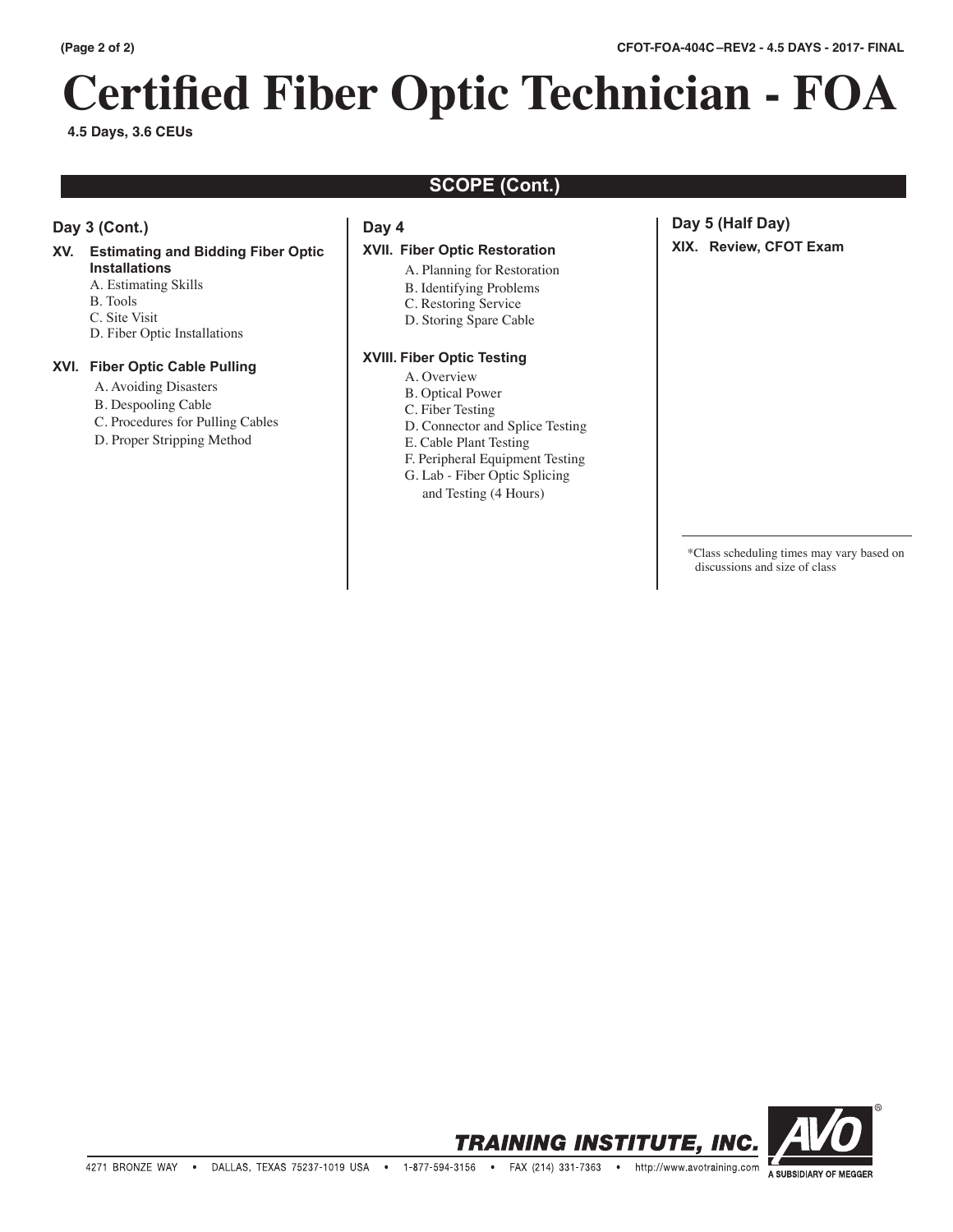# STANDARD EQUIPMENT LIST CERTIFIED FIBER OPTIC TECHNICIAN -FOA

# REVISED 3/30/17 BY: TOM NORWOOD / J. JACKSON COURSE NUMBER 404C, REV2 4.5 DAYS

# **TEXT**

| 1/STUDENT | FIBER OPTICS TECHNICIANS MANUAL - 4TH EDITION |
|-----------|-----------------------------------------------|
|           | (HAYES) (DELMAR PUBLISHING)                   |
|           | $(ISBN-13-978-1-4354-9965-2)$                 |
| 1/STUDENT | CFOT STUDENT PACKET                           |
| 1/STUDENT | CURRENT FOA AFOT EXAM (FROM FOA INTERNET SITE |
|           | WITH EQUAL NUMBER OF A, B, AND C.)            |

# EQUIPMENT FROM RENTELCO

| 2/CLAS | FUSION SPLICER WITH CLEAVER (CURRENT MODELS) |
|--------|----------------------------------------------|
| 1/CLAS | MULTIMODE OTDR (CURRENT MODEL W/FC)          |
| 1/CLAS | SINGLEMODE OTDR (CURRENT MODEL W/FC)         |
| 1/CLAS | LIGHT SOURCE                                 |
| 1/CLAS | <b>POWER METER</b>                           |
| 1/CLAS | MM JUMPER & ADDAPTOR KIT                     |
| 1/CLAS | SM JUMPER & ADDAPTOR KIT                     |

# ADDITIONAL TOOLS AND EQUIPMENT

| TYPE ST 62.5/125mm CONNECTOR<br>3 / STUDENT<br>3 / CLASS<br>1 - Km SPOOL OF SINGLEMODE FIBER<br>3/CLASS<br>1 - Km SPOOL OF MULTIMODE FIBER<br>1/2 STUDENTS<br>FIBER OPTIC TOOL KIT<br>2/CLAS<br><b>ST-ST MULTIMODE JUMPER</b><br>2/CLAS<br><b>ST-ST CONNECTOR BARREL</b><br>2/CLAS<br><b>SC / FC CONNECTOR BARREL</b><br>2 / CLASS<br><b>ST / FC CONNECTOR BARREL</b><br>3 / STUDENT<br>SC ANAEROBIC CONNECTOR - MM - ZIRCONIA<br>1/CLASS<br>ANAEROBIC ADHESIVE KIT<br>1/2 STUDENTS FISHEAT CURE EPOXY (BROWN CURE 2.0 GRAMS) |
|-------------------------------------------------------------------------------------------------------------------------------------------------------------------------------------------------------------------------------------------------------------------------------------------------------------------------------------------------------------------------------------------------------------------------------------------------------------------------------------------------------------------------------|
|                                                                                                                                                                                                                                                                                                                                                                                                                                                                                                                               |
|                                                                                                                                                                                                                                                                                                                                                                                                                                                                                                                               |
|                                                                                                                                                                                                                                                                                                                                                                                                                                                                                                                               |
|                                                                                                                                                                                                                                                                                                                                                                                                                                                                                                                               |
|                                                                                                                                                                                                                                                                                                                                                                                                                                                                                                                               |
|                                                                                                                                                                                                                                                                                                                                                                                                                                                                                                                               |
|                                                                                                                                                                                                                                                                                                                                                                                                                                                                                                                               |
|                                                                                                                                                                                                                                                                                                                                                                                                                                                                                                                               |
|                                                                                                                                                                                                                                                                                                                                                                                                                                                                                                                               |
|                                                                                                                                                                                                                                                                                                                                                                                                                                                                                                                               |
|                                                                                                                                                                                                                                                                                                                                                                                                                                                                                                                               |
| MULTIMODE MECHANICAL SPLICE (2 DIFFERENT ONES)<br>3/CLASS                                                                                                                                                                                                                                                                                                                                                                                                                                                                     |
| SINGLEMODE MECHANICAL SPLICE (2 DIFFERENT ONES)<br>3/CLASS                                                                                                                                                                                                                                                                                                                                                                                                                                                                    |
| 2/CLAS<br>ELECTRIC HEAT GUN                                                                                                                                                                                                                                                                                                                                                                                                                                                                                                   |
| 4 METERS / STUDENT 62.5 /125mm MULTIMODE SIMPLEX CABLE (3mm O.D.)                                                                                                                                                                                                                                                                                                                                                                                                                                                             |
| 1/CLAS<br><b>MULTIMODE LAUNCH CABLE</b>                                                                                                                                                                                                                                                                                                                                                                                                                                                                                       |
| 1/CLAS<br>SINGLEMODE LAUNCH CABLE                                                                                                                                                                                                                                                                                                                                                                                                                                                                                             |
| 1/CLAS<br><b>FIBER OPTIC CABLE PROPS</b>                                                                                                                                                                                                                                                                                                                                                                                                                                                                                      |